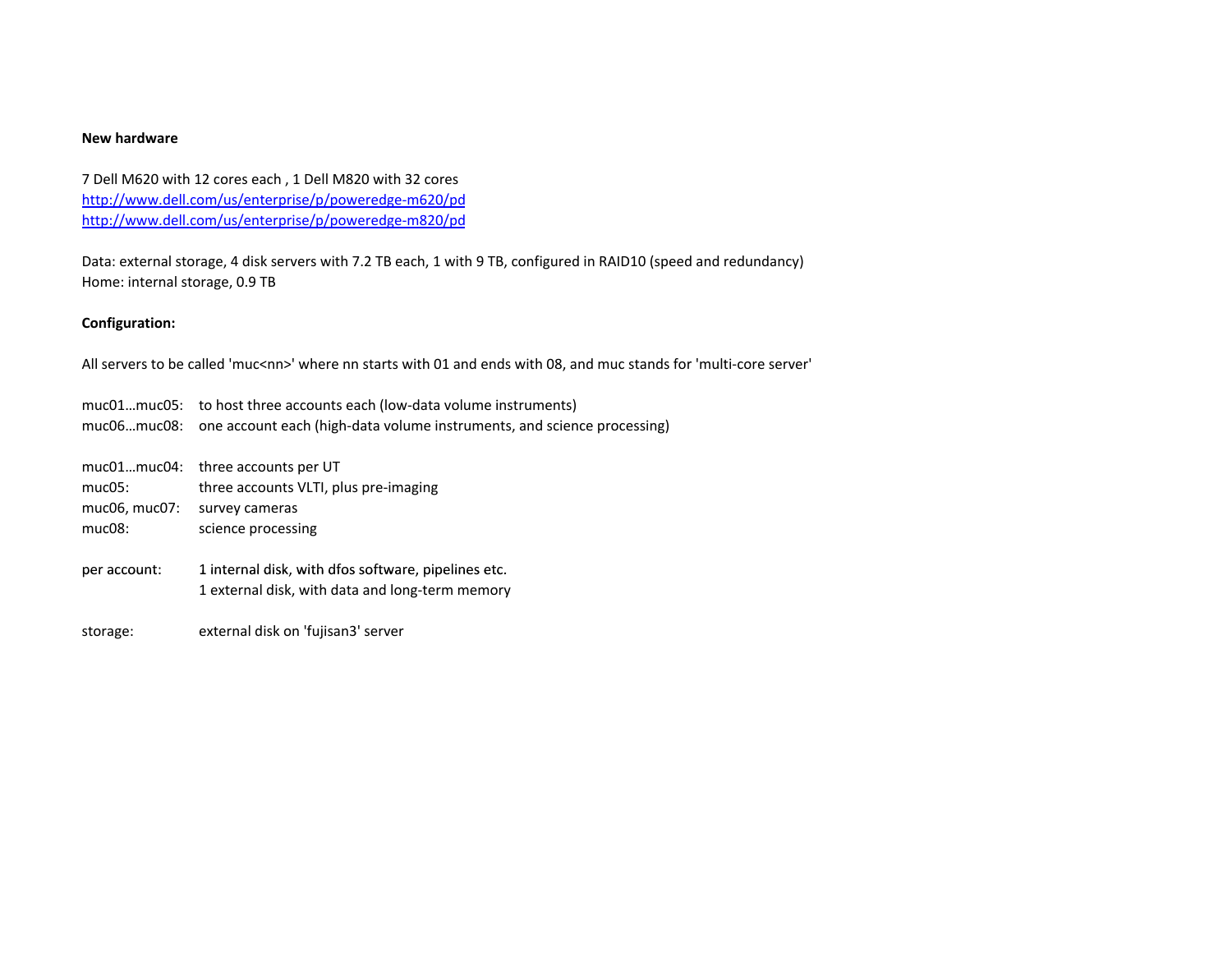| <b>List of accounts</b> |          |             |           |                |                          |                          |                     |           |                                                |  |
|-------------------------|----------|-------------|-----------|----------------|--------------------------|--------------------------|---------------------|-----------|------------------------------------------------|--|
| Server name             | accounts | condor res? | currently | home           | home new                 | data                     | data_new            | size (TB) | shortcut (for b/w compatib.)                   |  |
| muc01                   | crires   | yes         | dfo32     | /home/crires   | /home/crires             | /diska/data32/crires     | /data32/crires      |           | $0.9$ /data32@ --> /fujisan3/data32            |  |
| (8 condor exec)         | fors1    | no          | dfo25     | /home/fors1    | <do need?="" we=""></do> | /diska/data25/fors1      | /data25/fors1       |           | $0.1$ /data25 $\omega$ --> /fujisan3/data25    |  |
|                         | fors2    | yes         | dfo26     | /home/fors2    | /home/fors2              | /diska/data26/fors2      | /data26/fors2       |           | 0.9 /data26@ --> /fujisan3/data26              |  |
|                         | kmos     | yes         | -- (new)  | - (new)        | /home/kmos               | -- (new)                 | /datavlt/kmos(!)    |           | 0.9 /datavlt@ --> /fujisan3/datavlt            |  |
| muc02                   | giraffe  | yes         | dfo23     | /home/giraffe  | /home/giraffe            | /diska/data23/giraffe    | /data23/giraffe     |           | 0.9 /data23@ --> /fujisan3/data23              |  |
| (8 condor exec)         | qc_shift | no          | dfo23     | /home/qc_shift | /home/qc_shift           |                          |                     |           |                                                |  |
|                         | uves     | yes         | dfo21     | /home/uves     | /home/uves               | /diska/data21/uves       | /data21/uves        |           | $0.9$ /data21@ --> /fujisan3/data21            |  |
|                         | xshooter | yes         | dfo25     | /home/xshooter | /home/xshooter           | /diska/data25/xshooter   | /data25/xshooter    |           | $0.9$ /data25@ --> /fujisan3/data25            |  |
| muc03                   | isaac    | yes         | dfo27     | /home/isaac    | /home/isaac              | /diska/data27/isaac      | /data27/isaac       |           | $0.8$ /data27@ --> /fujisan3/data27            |  |
| (8 condor exec)         | vimos    | yes         | dfo24     | /home/vimos    | /home/vimos              | /diska/data24/vimos      | /data24/vimos       |           | $0.9$ /data24@ --> /fujisan3/data24            |  |
|                         | visir    | yes         | dfo30     | /home/visir    | /home/visir              | /diska/data30/visir      | /data30/visir       |           | $0.9$ /data30 $@ \rightarrow$ /fujisan3/data30 |  |
|                         | sphere   | no          | - (new)   | - (new)        | /home/sphere             | -- (new)                 | /datavlt/sphere (!) |           | 0.9 /datavit@ --> /fujisan3/datavit            |  |
| muc04                   | hawki    | yes         | qc08      | home/hawki     | /home/hawki              | /fastcache/gc/hawki(!)   | /qc/hawki           |           | 0.9 /hawki@ --> /fujisan3/gc/hawki             |  |
| (8 condor exec)         |          |             |           |                |                          | /diska/qc/hawki          |                     |           |                                                |  |
|                         | naco     | yes         | dfo22     | /home/naco2(!) | /home/naco2              | /diska/data22/naco2      | /data22/naco2       |           | $0.9$ /data22@ --> /fujisan3/data22            |  |
|                         | sinfoni  | yes         | dfo29     | /home/sinfoni  | /home/sinfoni            | /diska/data29/sinfoni    | /data29/sinfoni     |           | 0.9 /data29@ --> /fujisan3/data29              |  |
| muc05                   | midi     | yes         | dfo28     | /home/midi2(!) | /home/midi2              | /diska/data28/midi2      | /data28/midi2       |           | $0.9$ /data28@ --> /fujisan3/data28            |  |
| (8 condor exec)         | amber    | yes         | dfo31     | /home/amber    | /home/amber              | /diska/data31/amber      | /data31/amber       |           | $0.9$ /data31@ --> /fujisan3/data31            |  |
|                         | pacman   | yes         | dfo28     | /home/pacman   | /home/pacman             | /diska/data28/pacman     | /datavlt/pacman(!)  |           | $0.8$ /datavlt@ --> /fujisan3/datavlt          |  |
|                         | preimg   | no          | dfo33     | /home/preimg   | /home/preimg             | /diska/data33/preimg     | /data33/preimg      |           | $0.1$ /data33@ --> /fujisan3/data33            |  |
| muc06                   | ocam     | yes         | qc06      | /home/ocam     | /home/ocam               | /fastcache/qc/ocam (!)   | /qc/ocam            |           | 7.2 /ocam@ --> /fujisan3/qc/ocam               |  |
| (10 condor_exec)        |          |             |           |                |                          | /diska/qc/ocam           |                     |           |                                                |  |
| muc07                   | vircam   | yes         | qc04      | /home/vircam   | /home/vircam             | /fastcache/qc/vircam (!) | /qc/vircam          |           | 7.2 /vircam@ --> /fujisan3/qc/vircam           |  |
| (10 condor exec)        |          |             |           |                |                          | /diska/qc/vircam         |                     |           |                                                |  |
| muc08                   | sciproc  | TBD         | -- (new)  | - (new)        | /home/sciproc            | -- (new)                 | /datavlt/sciproc(!) |           | 9 /datavlt@ --> /fujisan3/datavlt              |  |